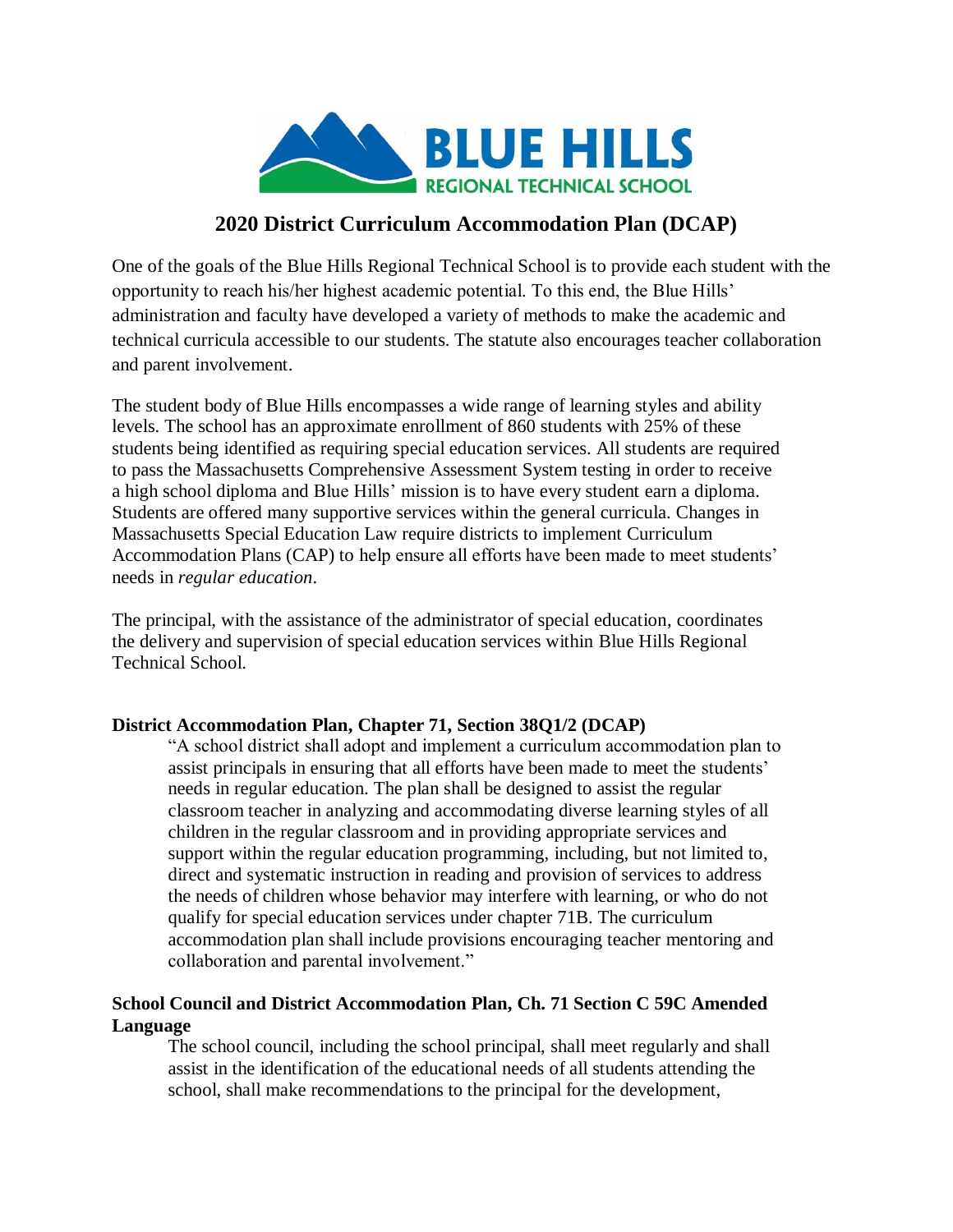implementation and assessment of the Curriculum Accommodation Plan required pursuant to Section 38Q1/2, shall assist in the review of the annual school budget and in the formulation of a School Improvement Plan.

The Blue Hills Regional Technical School's District Curriculum Accommodation Plan (DCAP) has five main objectives:

- To provide ongoing review and alignment of local curriculum in relation to the learning standards
- To provide assistance to regular education teachers in analyzing and accommodating students' diverse learning needs
- To provide support services that effectively manage student behavior
- To encourage teacher mentoring and collaboration
- To foster parental and community involvement

Objective 1: To provide ongoing review and alignment of local curriculum in relation to the learning standards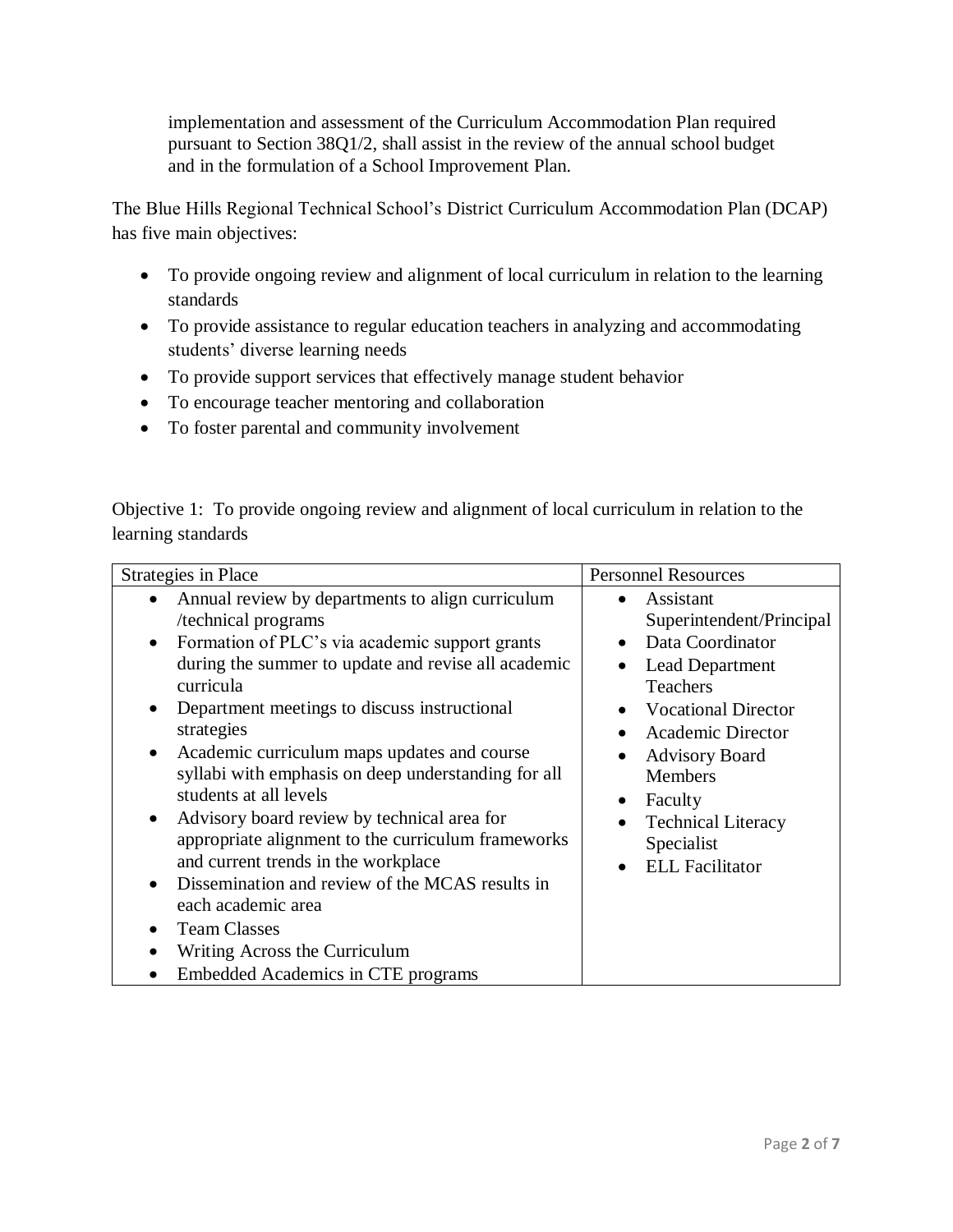Objective 2: To provide assistance to regular education teachers in analyzing and accommodating students' diverse learning needs

| <b>Strategies in Place</b>                                                                                                                                                                                                                                                                                                                                                                                                                                                                                                                                                                                                                                                                                  | <b>Personnel Resources</b>                                                                                                                                                                                                                                                                                                                                                            |
|-------------------------------------------------------------------------------------------------------------------------------------------------------------------------------------------------------------------------------------------------------------------------------------------------------------------------------------------------------------------------------------------------------------------------------------------------------------------------------------------------------------------------------------------------------------------------------------------------------------------------------------------------------------------------------------------------------------|---------------------------------------------------------------------------------------------------------------------------------------------------------------------------------------------------------------------------------------------------------------------------------------------------------------------------------------------------------------------------------------|
| Results of annual Scholastic Reading Inventory and<br>$\bullet$<br>Scholastic Math Inventory of incoming Grade 9<br>students available to teachers<br>Local math placement test<br>$\bullet$<br>Analysis of MCAS to provide assistance to regular<br>education teachers in analyzing and accommodating<br>students' diverse learning needs<br>MCAS tests with results available to teachers<br>$\bullet$<br><b>Academic Support Programs</b><br>MCAS prep<br>$\circ$<br><b>MCAS</b> Remediation<br>$\bigcap$<br><b>Credit Recovery</b><br>$\circ$<br>ELL Support and accommodations<br>Title I<br>Peer Tutoring<br><b>Vocational Resource Support</b><br>Assistive technology<br>Communication with parents | Assistant<br>Superintendent<br>/Principal<br>Director of Guidance<br>Data Coordinator<br><b>Academic Director</b><br><b>Vocational Director</b><br><b>Student Services</b><br>Director<br><b>Guidance Counselors</b><br>$\bullet$<br>Librarian<br>$\bullet$<br>ELL personnel<br>Adjustment<br>Counselors<br>School Psychologist<br><b>Nurse</b><br><b>MCAS</b> Tutors after<br>school |
| Joint Administration-Faculty Committee<br>$\bullet$<br>Classroom after school help two times per week                                                                                                                                                                                                                                                                                                                                                                                                                                                                                                                                                                                                       | <b>Highly Qualified</b><br>Teachers<br><b>Vocational Resource</b><br>Specialists                                                                                                                                                                                                                                                                                                      |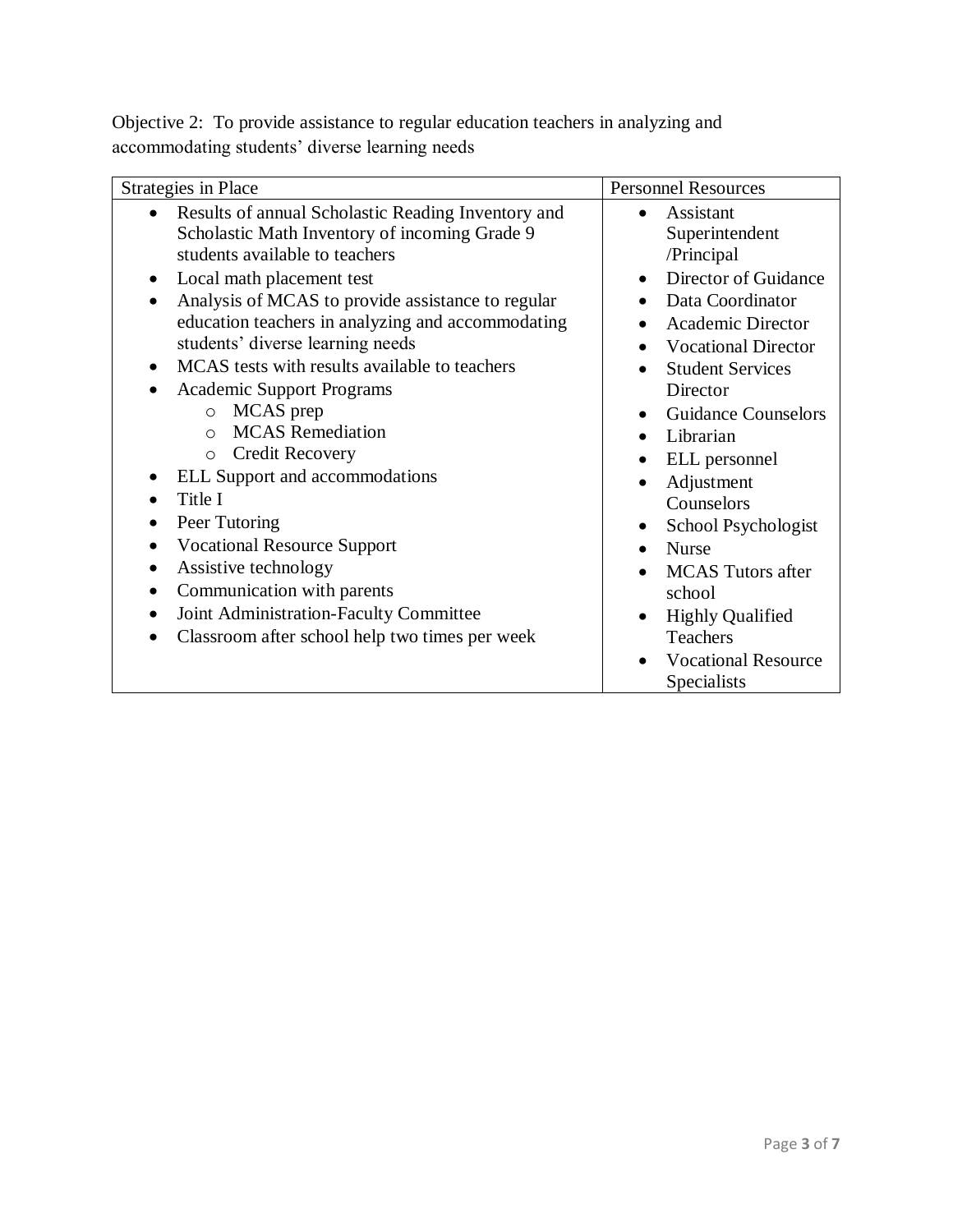| <b>Strategies in Place</b>                                       | <b>Personnel Resources</b>    |
|------------------------------------------------------------------|-------------------------------|
| <b>School Resource Officer</b><br>$\bullet$                      | Assistant<br>$\bullet$        |
| Consultations with outside agencies                              | Superintendent                |
| <b>Court and DCF Referrals</b><br>$\bullet$                      | /Principal                    |
| Guidance Department Intervention                                 | Dean of Students<br>$\bullet$ |
| Recognition of Accomplishments<br>$\bullet$                      | <b>School Resource</b>        |
| <b>Skills USA</b><br>$\circ$                                     | Officer                       |
| <b>Honor Roll Certificates</b><br>$\Omega$                       | <b>Security Booth</b><br>٠    |
| <b>Publication of Honor Rolls</b><br>$\bigcirc$                  | Director of                   |
| Use of Progressive Discipline                                    | Guidance                      |
| <b>Teacher Detention</b><br>$\circ$                              | Data Coordinator<br>$\bullet$ |
| <b>Office Detention</b><br>$\circ$                               | <b>Academic Director</b>      |
| <b>Saturday Suspension</b><br>$\circ$                            | <b>Vocational Director</b>    |
| Suspension<br>$\circ$                                            | <b>Student Services</b>       |
| Safety/Crisis Emergency Procedures Manual posted in<br>$\bullet$ | Director                      |
| every classroom and CTE program                                  | Guidance<br>$\bullet$         |
| Provide new teachers with opportunities to discuss               | Counselors                    |
| discipline issues and solutions with veteran teachers and        | Librarian<br>$\bullet$        |
| administrators                                                   | ELL personnel<br>$\bullet$    |
| Anti-Bullying Policy adopted and implemented<br>٠                | <b>Nurse</b><br>$\bullet$     |
| <b>At-Risk Counselor</b>                                         | <b>MCAS</b> Tutors            |
| <b>Student Review Team (SRT)</b><br>$\bullet$                    | before and after              |
| Participation in MIAA sanctioned sports<br>$\bullet$             | school                        |
| Zero Tolerance Policy<br>$\bullet$                               | Faculty<br>٠                  |
| <b>School Council</b><br>$\bullet$                               | Coaches                       |
| <b>NHS Peer Tutoring</b><br>$\bullet$                            | <b>Athletic Director</b>      |
| Joint Administration-Faculty Committee<br>$\bullet$              | <b>Athletic Trainer</b>       |
|                                                                  | Adjustment                    |
|                                                                  | Counselor                     |
|                                                                  | School                        |
|                                                                  | Psychologist                  |
|                                                                  |                               |

Objective 3: To provide support services that effectively manage student behavior.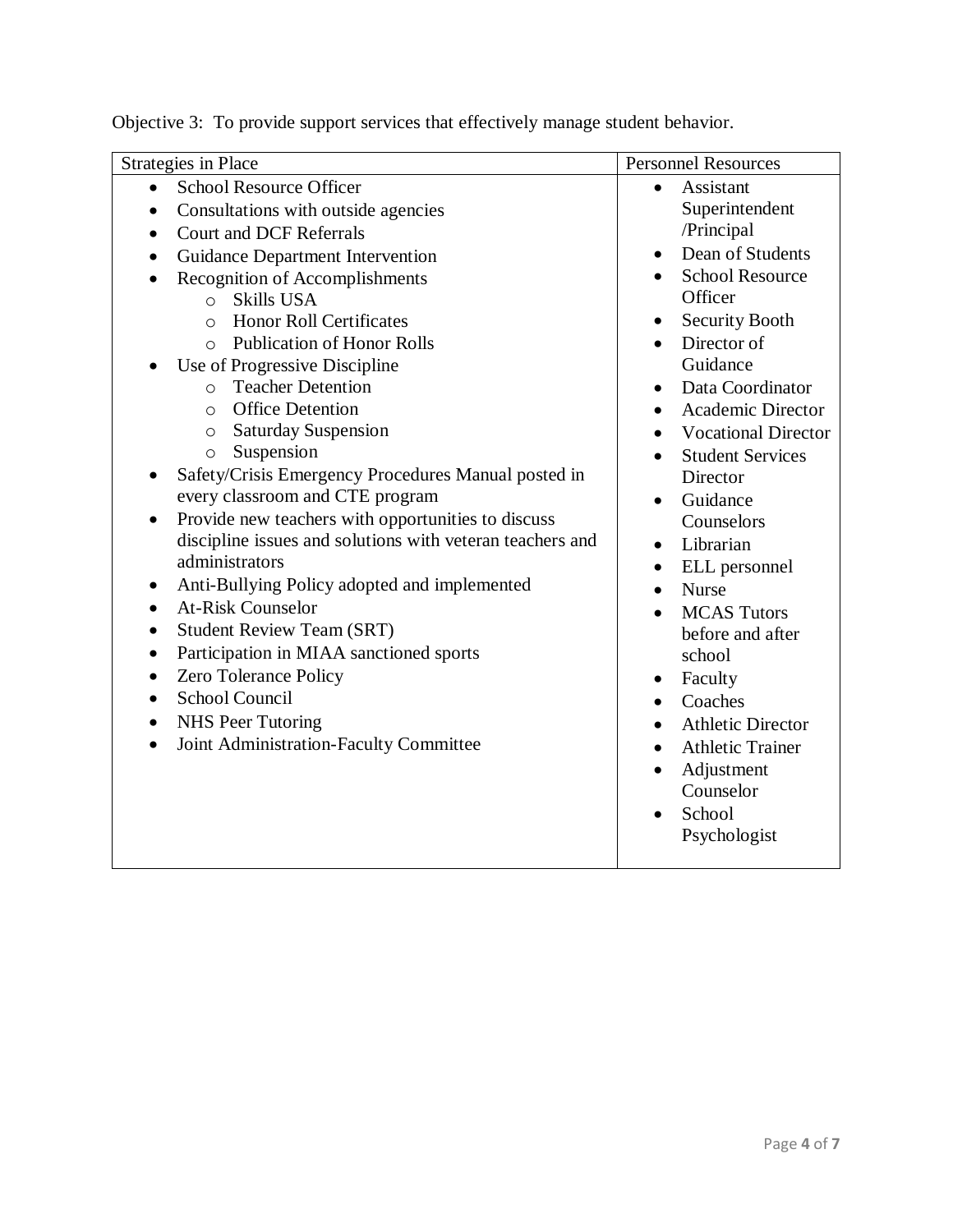Objective 4: To encourage teacher mentoring and collaboration

| Strategies in Place                                                                                                                                                                                                                                                                                                                                                                                                                               | <b>Personnel Resources</b>                                                                                                                                                                                                                                                                       |
|---------------------------------------------------------------------------------------------------------------------------------------------------------------------------------------------------------------------------------------------------------------------------------------------------------------------------------------------------------------------------------------------------------------------------------------------------|--------------------------------------------------------------------------------------------------------------------------------------------------------------------------------------------------------------------------------------------------------------------------------------------------|
| New Teacher Orientation Program in August<br>$\bullet$<br><b>Training Programs for Mentors</b><br>$\bullet$<br>Two-year BHR Mentor Program<br>$\bullet$<br><b>Mandatory Department Meetings</b><br>٠<br><b>Bi-Annual Advisory Board Meetings</b><br>٠<br><b>MAVA Cohort and Licensure Program</b><br>٠<br>Professional Development days in School Calendar<br>$\bullet$<br>Opportunities for participation on new and existing<br>٠<br>committees | Assistant<br>$\bullet$<br>Superintendent/Principal<br><b>Mentor Coordinator</b><br>$\bullet$<br><b>Lead Teachers</b><br>$\bullet$<br><b>Advisory Board</b><br>$\bullet$<br><b>Members</b><br><b>Highly Qualified</b><br>$\bullet$<br><b>Instructors</b><br><b>Academic Director</b><br>$\bullet$ |
| Joint Administration-Faculty Committee<br>$\bullet$                                                                                                                                                                                                                                                                                                                                                                                               | <b>Vocational Director</b><br>$\bullet$<br><b>Mentors</b><br><b>Educational Consultants</b>                                                                                                                                                                                                      |

Objective 5: To foster parental and community involvement

| <b>Strategies in Place</b>                                    | <b>Personnel Resources</b>                  |
|---------------------------------------------------------------|---------------------------------------------|
| School Council<br>$\bullet$                                   | Superintendent/Principal<br>$\bullet$       |
| One Annual Parent-Teacher Conference                          | Dean of Students                            |
| Parent Advisory Council (PAC)                                 | Title I Council                             |
| Posting of information on Blue Hills Web site                 | <b>Lead Teachers</b>                        |
| for parents                                                   | <b>Highly Qualified Instructors</b>         |
| X2 Aspen to rank book through Blue Hills                      | Academic Director<br>$\bullet$              |
| website                                                       | <b>Vocational Director</b>                  |
| Mid-term Progress Reports and Report Cards                    | Co-op Coordinator<br>$\bullet$              |
| available electronically                                      | <b>Guidance Counselors</b>                  |
| Individual parent conferences arranged at parent<br>$\bullet$ | <b>Educational Consultants</b><br>$\bullet$ |
| or teacher request                                            | Publicist/Web Master                        |
| Freshmen Parent Night<br>٠                                    | <b>Clerical Staff</b>                       |
| Open House<br>$\bullet$                                       | <b>Boosters Club</b>                        |
| <b>BHR Building Program</b>                                   |                                             |
| Live CTE Programs                                             |                                             |
| Chateau deBleu (public restaurant)<br>$\circ$                 |                                             |
| Auto Body<br>$\circ$                                          |                                             |
| Auto Repair<br>$\circ$                                        |                                             |
| Cosmetology<br>$\circ$                                        |                                             |
| Financial Aid Night                                           |                                             |
| Automated phone and email notification system                 |                                             |
| (Connect Ed)                                                  |                                             |
| Publicists                                                    |                                             |
| Job Fair                                                      |                                             |
| <b>Reverse Career Fair</b>                                    |                                             |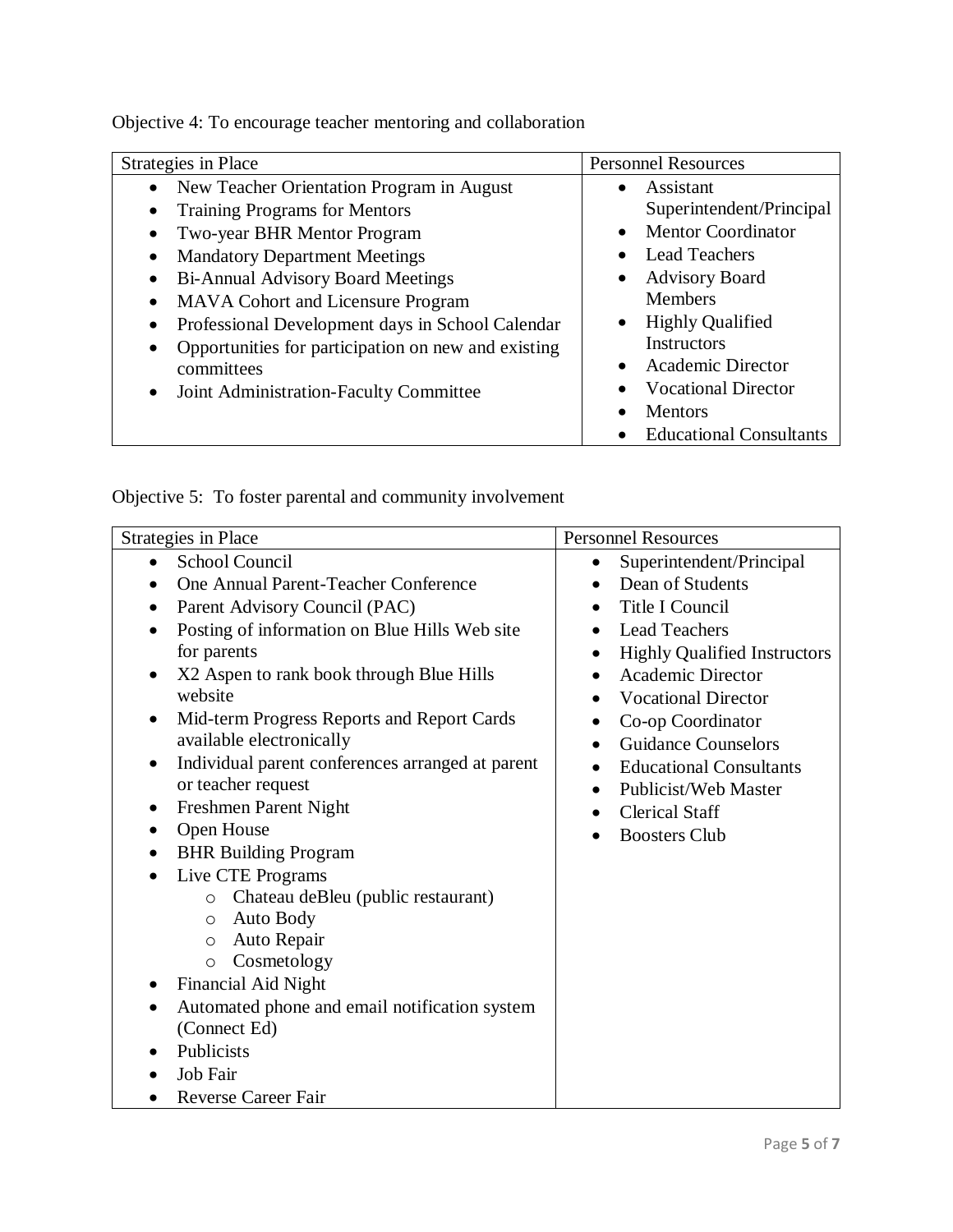# **Example Accommodations for Any Student**

#### **Physical Arrangement of Room**:

- $\Box$  Allow the student to choose, with teacher help, a positive role model for a particular class/project, a cooperative learning group
- $\Box$  Preferential seating near the instructional area
- $\Box$  Preferential seating near the teacher
- $\Box$  Additional accommodations you have found helpful

#### **Assignments and Worksheets**

- $\Box$  Break assignments into smaller chunks (when needed)
- $\Box$  Provide word banks
- $\Box$  Make sure homework assignments are written on the board and/or posted online
- $\Box$  Simplify complex directions (more than two part directions)
- $\Box$  Provide class expectations and directions in written form (several times throughout the school year)
- $\Box$  Be clear and concise on what is required for each assignment
- $\Box$  Allow assignments to be done on the computer, tablet, iPad, Chromebook, etc.
- $\square$  Workload accommodations
- $\Box$  Other

#### **Test Taking**

- $\Box$  More precise questions (clarify what is being asked)
- $\Box$  Give more accurate multiple choice questions (less "maybe" answers)
- $\Box$  Being thorough on review for test; exactly what the test will be about
- $\Box$  Give out specific study guides for tests
- $\Box$  Make use of oral testing (when appropriate)
- $\Box$  Modify testing situation (when appropriate)
- $\Box$  Allow extra time to complete tests/quizzes
- $\Box$  Alternative assessments

#### **Organization**

- $\Box$  With long-term projects, calendar/worksheet with scheduled checklists for duration of the project
- $\Box$  Allow students to have an extra set of books at home (when appropriate)